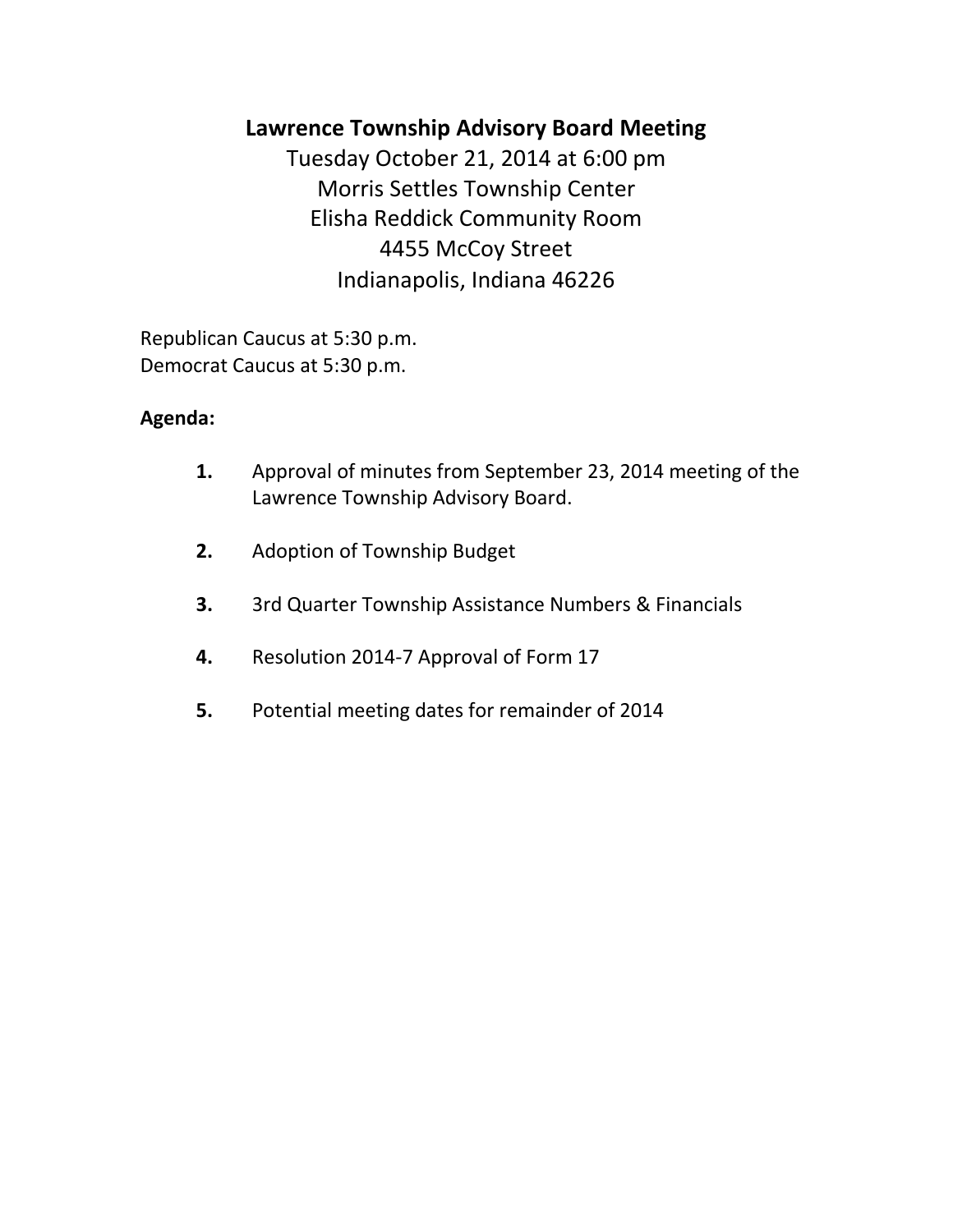### **LAWRENCE TOWNSHIP ADVISORY BOARD MEETING MINUTES 4455 McCoy Street Indianapolis, IN 46226**

| Meeting Date:                            | Tuesday, October 21, 2014                                                                            |
|------------------------------------------|------------------------------------------------------------------------------------------------------|
| Time Called to Order:<br>Time Adjourned: | $6:01$ P.M.<br>$6:26$ P.M.                                                                           |
| <b>MEMBERS PRESENT:</b>                  | Mike Healy, Emmajean Hines, Fred Freeman, Jesse Dotson, Dino Batalis,<br>Mary Harrison, Tony Widgery |
| TRUSTEE:                                 | <b>Russell Brown</b>                                                                                 |

OTHER ELECTED OFFICIALS PRESENT: Judge Clark Rehme

Meeting Called to Order:

Ms. Hines called the Lawrence Township Board meeting to order on Tuesday, October 21, 2014, at 6:01 P.M. She stated that there was a quorum present and asked Jesse Dotson to lead the Pledge of Allegiance.

Agenda:

**1. Approval of minutes from September 23, 2014 meeting of the Lawrence Township Advisory Board.**

Mr. Healy made a motion to approve the minutes from the September 23, 2014 meeting of the Lawrence Township Advisory Board. Mr. Freeman seconded. Motion agreed to 7-0.

#### **2. Adoption of the Township Budget**

Ms. Harrison made a motion that the 2015 Township budget be adopted as written. Mr. Freeman seconded. The 2015 Township budget was adopted 7-0.

#### **3. 3 rd Quarter Assistance Numbers & Financials**

Trustee Brown highlighted the school clothes numbers with over 500 students received assistance. The Township was able to help more children for a lower cost to the township. Number of requests for direct assistance continues to decrease and the denial rate continues to hold steady. Financials speak for themselves. An adjustment to the handbook in regards to healthcare costs as the Township is moving to a high deductible plan with HSA accounts. All of the changes fit into the budget that was just adopted and will actually save the Township some money.

#### **4. Resolution 2014-7 Approval of Form 17**

Trustee Brown said the resolution approves the salaries for township employees that are in the budget that was just adopted.

Mr. Freeman made a motion to adopt the resolution. Mr. Healy seconded. The motion was approved 7-0.

#### **5. Potential Meeting Dates for remainder of 2014**

Trustee Brown suggested that the last board meeting of the year be on Tuesday, Dec.  $16<sup>th</sup>$  to adopt the changes to the handbook. It will also be the Trustee's last board meeting as Trustee.